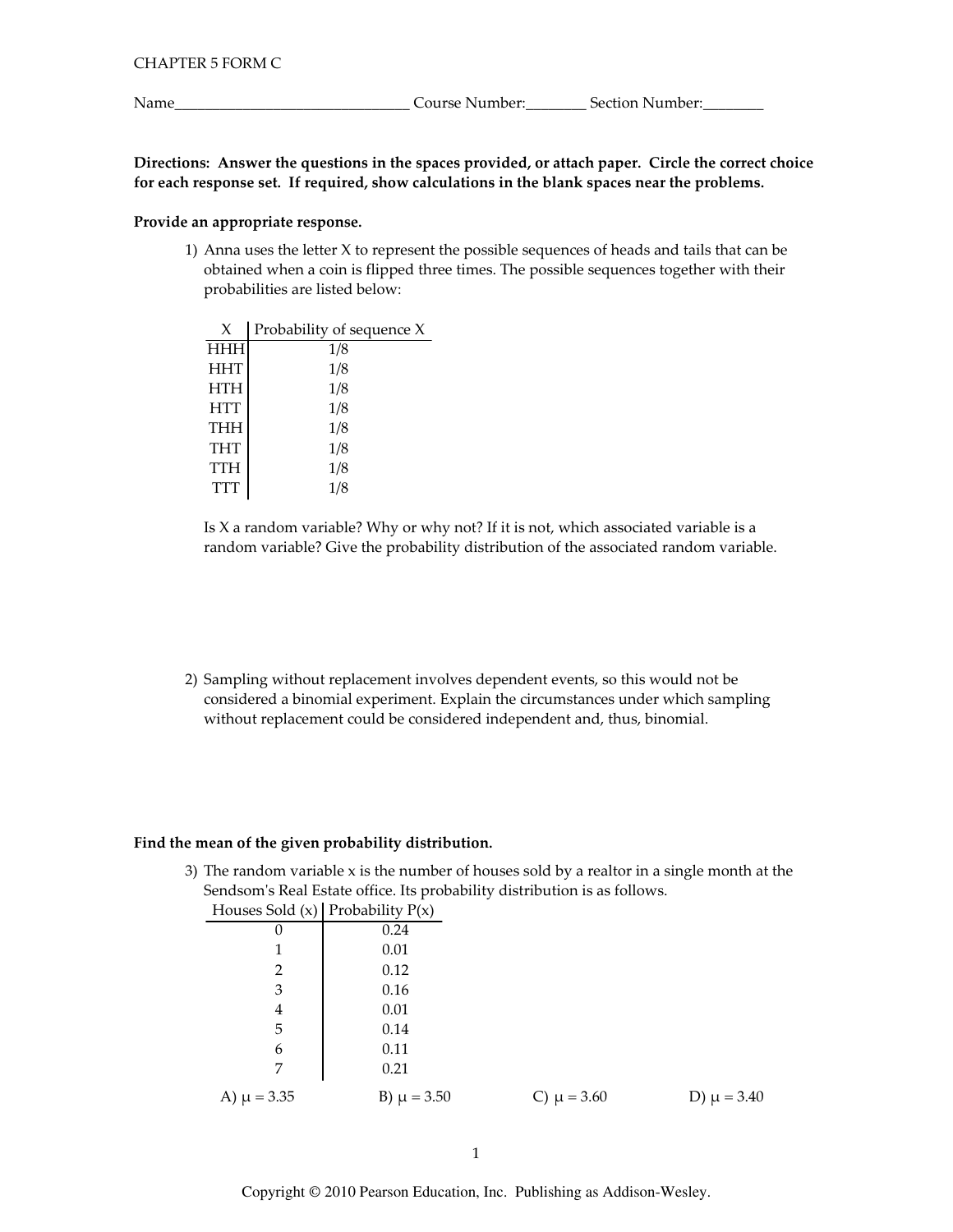### Provide an appropriate response. Round to the nearest hundredth.

- 4) A police department reports that the probabilities that 0, 1, 2, and 3 burglaries will be reported in a given day are 0.45, 0.44, 0.09, and 0.02, respectively. Find the standard deviation for the probability distribution. Round answer to the nearest hundredth.
	- A)  $\sigma = 0.52$ B)  $\sigma = 0.72$ C)  $\sigma = 0.99$ D)  $\sigma = 0.98$

# Answer the question.

5) Suppose that computer literacy among people ages 40 and older is being studied and that the accompanying tables describes the probability distribution for four randomly selected people, where x is the number that are computer literate. Is it unusual to find four computer literates among four randomly selected people?

| x                           | P(x) |  |       |
|-----------------------------|------|--|-------|
| 0                           | 0.16 |  |       |
| 1                           | 0.25 |  |       |
| 2                           | 0.36 |  |       |
| $\ensuremath{\mathfrak{Z}}$ | 0.15 |  |       |
| $\overline{4}$              | 0.08 |  |       |
| A) Yes                      |      |  | B) No |
|                             |      |  |       |

Assume that a researcher randomly selects 14 newborn babies and counts the number of girls selected, x. The probabilities corresponding to the 14 possible values of x are summarized in the given table. Answer the question using the table.

|                |       | <b>Probabilities of Girls</b>                           |       |    |       |
|----------------|-------|---------------------------------------------------------|-------|----|-------|
|                |       | $x(girls)$ $P(x)$ $ x(girls)$ $P(x)$ $ x(girls)$ $P(x)$ |       |    |       |
| 0              | 0.000 | 5                                                       | 0.122 | 10 | 0.061 |
| 1              | 0.001 | 6                                                       | 0.183 | 11 | 0.022 |
| $\overline{2}$ | 0.006 | 7                                                       | 0.209 | 12 | 0.006 |
| 3              | 0.022 | 8                                                       | 0.183 | 13 | 0.001 |
| 4              | 0.061 | g                                                       | 0.122 | 14 | 0.000 |

| 6) Find the probability of selecting exactly 8 girls. |          |             |          |
|-------------------------------------------------------|----------|-------------|----------|
| $(A)$ 0.000                                           | B) 0.183 | $C$ ) 0.122 | D) 0.022 |

### Provide an appropriate response.

7) A 28-year-old man pays \$93 for a one-year life insurance policy with coverage of \$70,000. If the probability that he will live through the year is 0.9993, what is the expected value for the insurance policy?

A) \$49.00  $B) - $92.93$  $C$ ) \$69,951.00 D)  $-$ \$44.00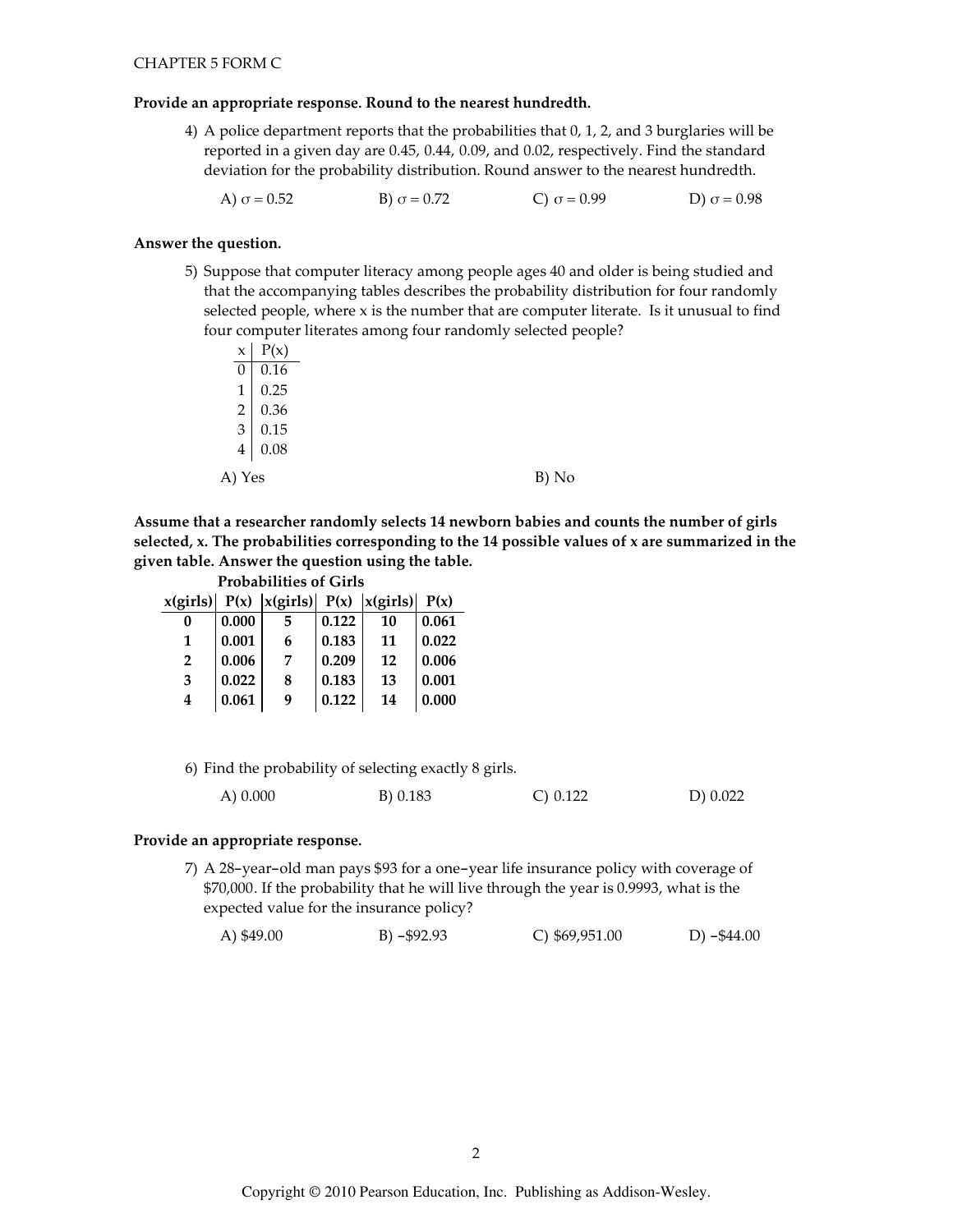Determine whether the given procedure results in a binomial distribution. If not, state the reason why.

8) Spinning a roulette wheel 3 times, keeping track of the occurrences of a winning number of "16".

A) Procedure results in a binomial distribution...

- B) Not binomial: the trials are not independent.
- C) Not binomial: there are more than two outcomes for each trial.
- D) Not binomial: there are too many trials.

Assume that a procedure yields a binomial distribution with a trial repeated n times. Use the binomial probability formula to find the probability of x successes given the probability p of success on a single trial. Round to three decimal places.

| 9) $n = 11$ , $x = 5$ , $p = 0.5$ |          |            |          |
|-----------------------------------|----------|------------|----------|
| A) $0.293$                        | B) 0.338 | C) $0.226$ | D) 0.031 |

#### Find the indicated probability. Round to three decimal places.

10) A car insurance company has determined that 9% of all drivers were involved in a car accident last year. Among the 12 drivers living on one particular street, 3 were involved in a car accident last year. If 12 drivers are randomly selected, what is the probability of getting 3 or more who were involved in a car accident last year?

|  | A) 0.087 | B) 0.931 | C) 0.069 | D) 0.409 |
|--|----------|----------|----------|----------|
|--|----------|----------|----------|----------|

#### Find the indicated probability.

11) In a survey of 300 college graduates, 51% reported that they entered a profession closely related to their college major. If 8 of those survey subjects are randomly selected without replacement for a follow-up survey, what is the probability that 3 of them entered a profession closely related to their college major?

|  | A) $0.210$ | B) 0.101 | $C$ ) 0.790 | D) 0.133 |
|--|------------|----------|-------------|----------|
|--|------------|----------|-------------|----------|

Find the mean,  $\mu$ , for the binomial distribution which has the stated values of n and p. Round answer to the nearest tenth.

12) n = 48; p = 3/5  
A) 
$$
\mu
$$
 = 29.5  
B)  $\mu$  = 28.8  
C)  $\mu$  = 29.1  
D)  $\mu$  = 28.3

Find the standard deviation,  $\sigma$ , for the binomial distribution which has the stated values of n and p. Round your answer to the nearest hundredth.

13) 
$$
n = 29
$$
;  $p = 0.2$   
\nA)  $\sigma = 5.42$   
\nB)  $\sigma = 2.15$   
\nC)  $\sigma = -0.26$   
\nD)  $\sigma = 6.27$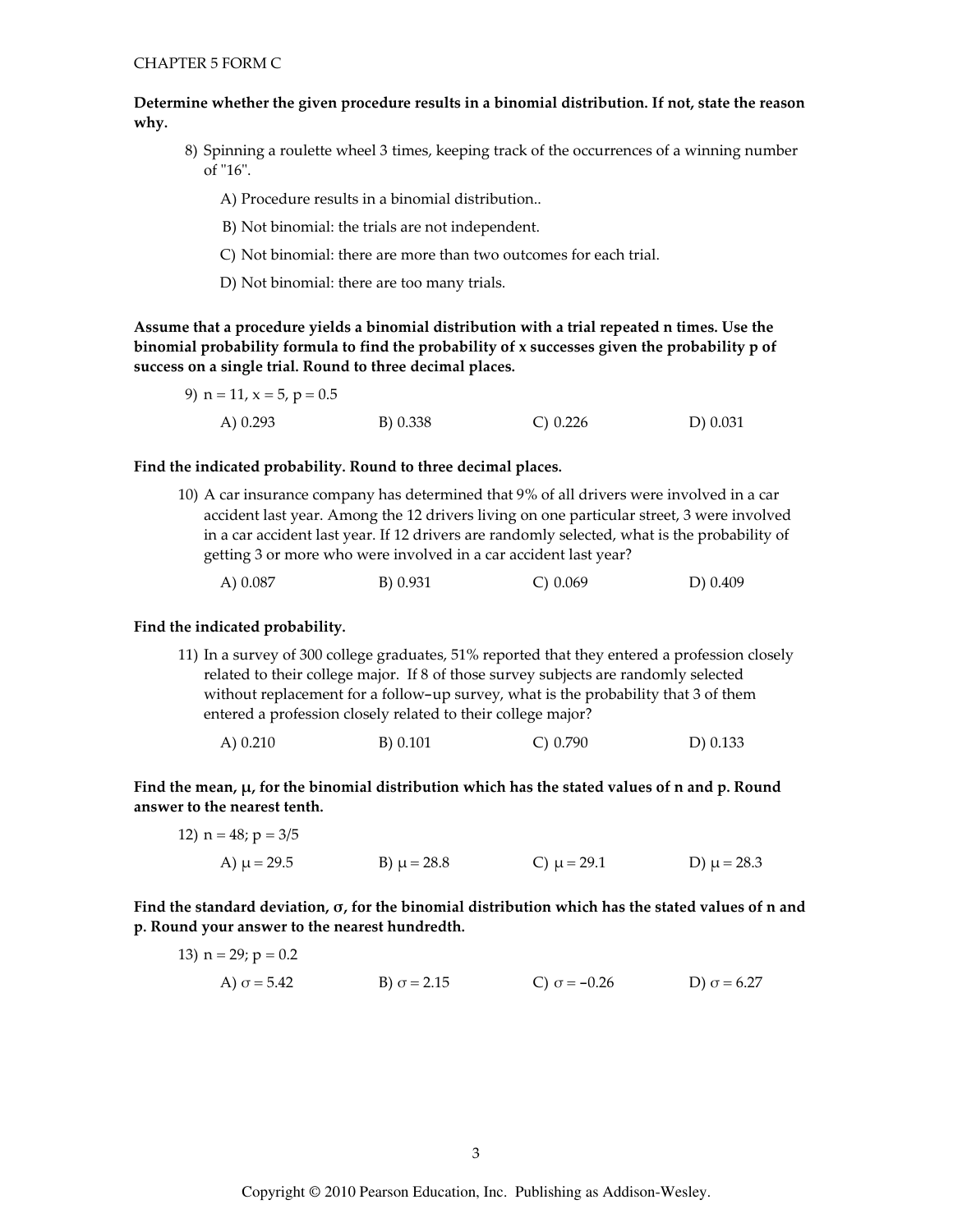Use the given values of n and p to find the minimum usual value  $\mu$  – 20 and the maximum usual value  $\mu$  + 2 $\sigma$ . Round your answer to the nearest hundredth unless otherwise noted.

14)  $n = 1018$ ,  $p = 0.89$ 

A) Minimum: 896.04; maximum: 916

B) Minimum: 925.99; maximum: 886.05

C) Minimum: 891.9; maximum: 920.14

D) Minimum: 886.05; maximum: 925.99

### Solve the problem.

15) The probability is 0.6 that a person shopping at a certain store will spend less than \$20. For groups of size 19, find the mean number who spend less than \$20.

| A) $12.0$ | $B)$ 7.6 | $C)$ 11.4 | $D)$ 8.0 |
|-----------|----------|-----------|----------|
|           |          |           |          |

16) On a multiple choice test with 7 questions, each question has four possible answers, one of which is correct. For students who guess at all answers, find the standard deviation for the number of correct answers.

| A) $1.7$ |  | B) 1.3 | $C)$ 13.1 | D $(1.1)$ |
|----------|--|--------|-----------|-----------|
|----------|--|--------|-----------|-----------|

Determine if the outcome is unusual. Consider as unusual any result that differs from the mean by more than 2 standard deviations. That is, unusual values are either less than  $\mu$  – 20 or greater than  $\mu$  + 2 $\sigma$ .

17) According to AccuData Media Research, 36% of televisions within the Chicago city limits are tuned to "Eyewitness News" at 5:00 pm on Sunday nights. At 5:00 pm on a given Sunday, 2500 such televisions are randomly selected and checked to determine what is being watched. Would it be unusual to find that 958 of the 2500 televisions are tuned to "Eyewitness News"?

18) The Acme Candy Company claims that 8% of the jawbreakers it produces actually result in a broken jaw. Suppose 9571 persons are selected at random from those who have eaten a jawbreaker produced at Acme Candy Company. Would it be unusual for this sample of 9571 to contain 796 persons with broken jaws?

A) Yes B) No

### Use the Poisson Distribution to find the indicated probability.

19) The number of calls received by a car towing service averages 14.4 per day (per 24-hour period). After finding the mean number of calls per hour, find the probability that in a randomly selected hour the number of calls is 3.

| A) 0.01185 | B) 0.01976 | $C$ ) 0.02173 | D) 0.02470 |
|------------|------------|---------------|------------|
|            |            |               |            |

A) Yes  $B) No$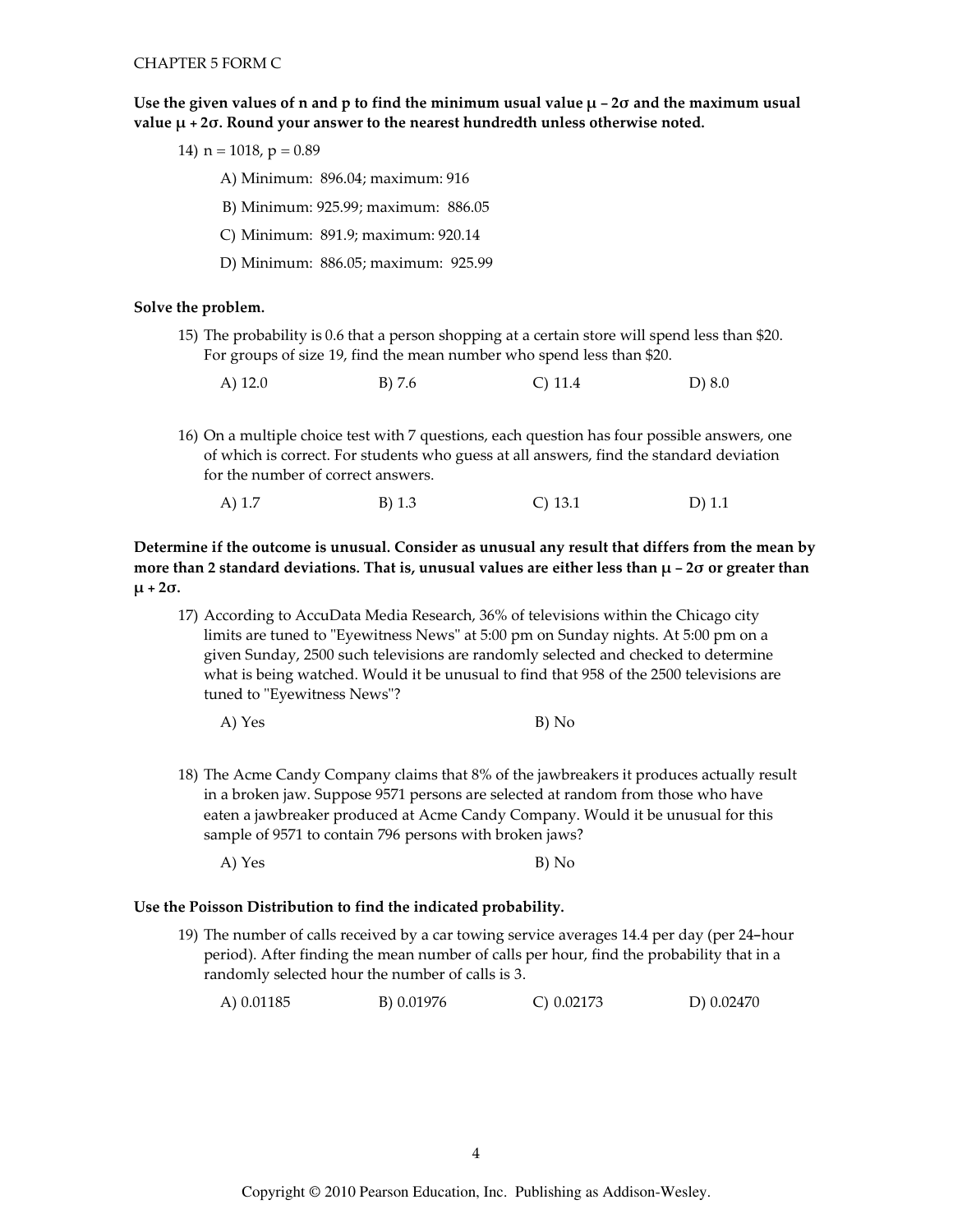# Find the indicated mean.

20) A certain rare form of cancer occurs in 34 children in a million, so its probability is 0.000034. In the city of Normalville there are 6,014,000 children. A Poisson distribution will be used to approximate the probability that the number of cases of the disease in Normalville children is more than 2. Find the mean of the appropriate Poisson distribution (the mean number of cases in groups of 6,014,000 children).

| A) 2040 | B) 0.000034 | C) 20.4 | D) 204 |
|---------|-------------|---------|--------|
|---------|-------------|---------|--------|